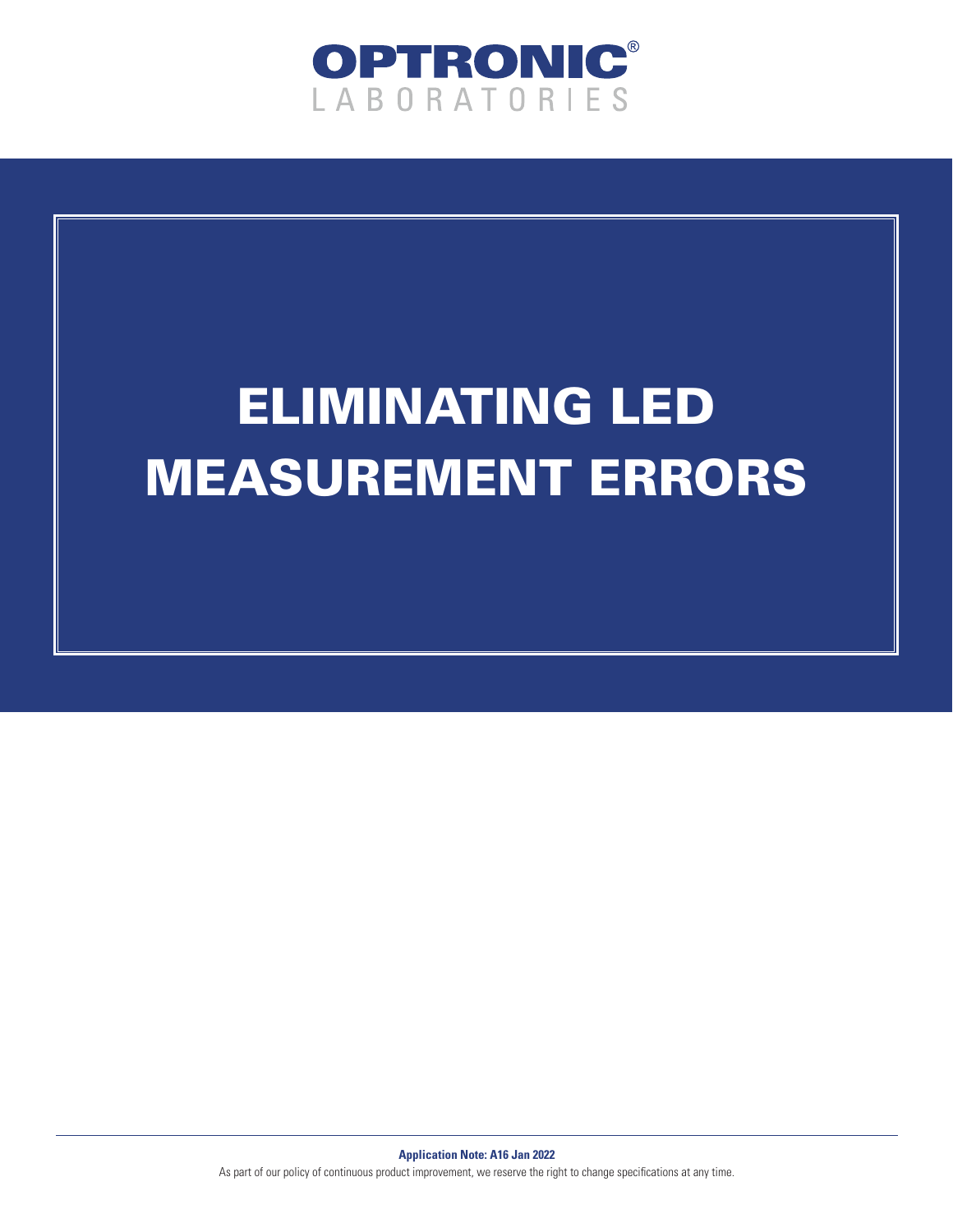## **INTRODUCTION**

Recent surveys and discussions indicate that a prime concern of the LED measurement industry is the high levels of uncertainties and inconsistencies found in measurement results. Many of these uncertainties and inconsistencies are associated with poor design of measurement fixtures and accessories used in performing the measurements.

The recommended measurement of LEDs is described in CIE Publication 127. In this publication, the exact conditions for measuring averaged LED intensity and total flux are described. At the time of the CIE publication, it was envisioned that photometers and broadband radiometers would be used, thus the recommended techniques addressed errors associated with using these types of instruments. Recently, CCD based spectroradiometers are becoming more common for performing LED measurements, and the measurement uncertainties and inconsistencies found inherent in these measurement systems have arisen.

The OL 770-LED High-Speed LED Test and Measurement System CCD spectroradiometer is ideal for performing LED measurements. Optronic Laboratories conducted extensive research and testing prior to designing the OL 770-LED accessories used for performing LED measurements, thus eliminating the uncertainties and inconsistencies commonly found in competitor's systems. It is ideal because it considers the unique properties of the system as a whole to provide exact adherence to the conditions of measurement. This might sound trivial, as though all manufacturers do this, but in fact Optronic Laboratories is unique in providing equipment that solves every major source of error.

This application note describes the results of extensive tests and research carried out at Optronic Laboratories, including current competitive equipment designs for LED measurements and improved designs that eliminate the errors commonly found. All Optronic Laboratories's products incorporate these improvements as standard.

## **AVERAGED LED INTENSITY MEASUREMENT ERRORS**

CIE Publication 127 introduced a new LED measurement term, *"averaged LED intensity."* Averaged LED intensity is a measure of the luminous or radiometric intensity within a 0.001 steradian *(Condition A)* or 0.01 steradian *(Condition B)* solid angle. Since LEDs are generally not point sources, both the distance from the tip and the measurement area are defined to give the required solid angle. Figure 1 shows the definitions to be applied.



Figure 1. Configuration for measuring averaged LED intensity, Condition A and B.

To meet CIE measurement conditions A and B, the distance and measurement area must correspond to the values given in Figure 1. Also, within the measurement area, all points on the detector must respond equally *(uniform spatial response)*. It has been known for some time that a precision aperture with opal diffuser is suitable for defining the measurement area and giving uniform spatial response when used with a photometer or radiometer. In fact, CIE Publication 127 addresses this type of measurement assembly. However, most CCD spectroradiometers use small fiber optic inputs, as opposed to a large area detector utilized in radiometers and photometers. Despite the fact that a fiber has very different properties to a photometer, it seems that most manufacturers use a fiber/opal diffuser combination, presumably assuming good performance. Research at Optronic Laboratories shows this to be totally untrue and a major source of error.

As Figure 2 illustrates, the response of a diffuser/fiber combination is far from uniform or ideal. Calculation of the effective measurement area reveals this to be just 0.3 cm<sup>2</sup> rather than the required 1 cm<sup>2</sup>. Not only does the fiber/diffuser combination fail to provide the correct measurement area, but also the non-uniform spatial response makes results highly sensitive to alignment. The fact that most manufacturers' equipment indicates an even worse response than this demonstrates a real problem for the LED measurement industry.



The conclusion is inescapable: fiber/diffuser combinations must be avoided if averaged LED intensity is to be correctly measured. The solution to this problem is relatively simple and provided standard with every OL 770-LED measurement system: an integrating sphere is used in place of the diffuser in Optronic Laboratories's OL 770-LED design.

Figure 3 clearly demonstrates that excellent spatial uniformity is achievable with a sphere/fiber combination, ensuring that all Condition A and Condition B measurements are made in accordance with CIE Publication 127. The OL 15AB LED Receptor accessory includes this sphere for accurate averaged LED intensity measurements of all LEDs.



**Application Note: A16 Jan 2022** As part of our policy of continuous product improvement, we reserve the right to change specifications at any time.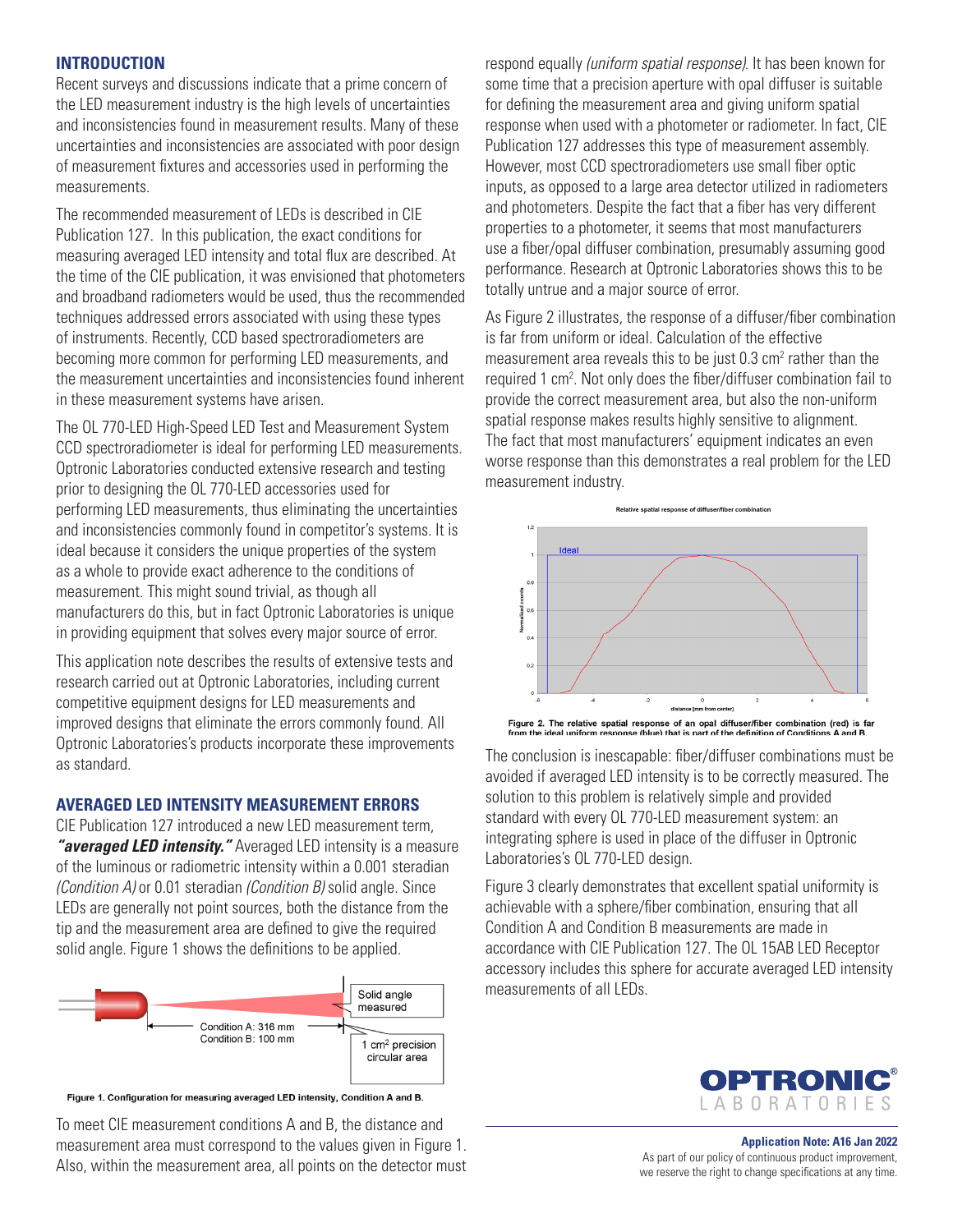

Figure 3. The relative spatial response of a Gooch & Housego sphere/fiber combination<br>(red) is very close to the ideal uniform response (blue) that is part of the definition of<br>Conditions A and B.

#### **TOTAL FLUX MEASUREMENT ERRORS**

Total flux is a measure of the total light emitted in all directions. Generally, it is measured by placing the emitting device at the center of a large integrating sphere. More commonly for LEDs, the device is placed at an entrance port in the sphere wall. This type of LED measurement is often called "forward-looking" or  $2\pi$ flux. Although results for total flux generally agree, discrepancies between measurements in different laboratories are common for forward-looking flux measurements. Discrepancies are due to:

- **1** The exact conditions for measuring forward-looking flux have not been fixed. It is generally agreed that the larger the sphere the better, but many laboratories still use very small spheres *(as small as 2 inches in some cases)*.
- **2** All light, regardless of direction, needs to be measured equally. Despite this, many spheres in use have poor angular responsivity. Competitors' systems tested show that measurements results performed with their spheres can vary by as much as a factor 5 and is dependent on the measurement angle or with rotation of the LED on the optical axis.
- **3** Absorptions and reflections properties of the LED and holder and the subsequent affect on accuracy are ignored. Auxiliary lamps are commonly used in total flux measurements to compensate for interactions with the sphere due to these properties. Use of an auxiliary lamp is recommended in CIE Publication 127 for photometric and radiometric total flux measurements. Despite this, Optronic Laboratories is the only manufacturer to apply the same principles to CCD spectroradiometric measurements of total flux as CIE has recommended for radiometers and photometers. Without the corrections provided by an auxiliary lamp, measurement results can have very large errors.

 **4** Difficulties in obtaining calibration services in a timely manner, as well as calibrations that are proper for the measurement type, affect accuracy. Often calibration involves sending the entire instrument back to the manufacturer or calibration laboratory. This sometimes involves overseas shipping and long delays. Users therefore tend to have their systems calibrated infrequently, and

 when calibrations are performed they are typically performed in a generic manner that does not account for specific absorptions and reflections of the actual LEDs and LED holders that will be used in the measurement.

Optronic Laboratories has solved all of the problems described above, ensuring users obtain accurate results for all measurements.

## **1** Integrating Sphere Size

 Integrating sphere size is an important factor in the accuracy of total flux measurements. Spheres used in many laboratories for LED measurements are no larger than 10cm in diameter, thus exhibiting sensitivity to location of the LED. Larger spheres avoid this and provide a closer approximation of ideal conditions. Optronic Laboratories's OL IS-670-LED 6-inch diameter integrating sphere is much less sensitive to the exact location of the LED than many smaller spheres currently in use.

## **2** Angular response

 Optronic Laboratories's OL IS-670-LED has been specifically designed to give near-perfect uniform angular response over the entire  $2\pi$  steradian field-of-view.



 **3** Absorptions and reflections of the LED and LED holder Anything placed inside or at the port of a sphere can affect the throughput of the sphere. Even small things such as LEDs can give large changes because the absorption/reflection effects are non-linear with size. Because calibrations are linked to this effect, we can use calibration files to illustrate this effect. Figure 4 shows calibration files for the same sphere without an LED holder and with flat black and white reflective LED holders.

The white LED holder is included because this is becoming increasingly common. The difference between no LED holder and a white reflective LED holder is about 60%, but even the black LED holder shows 5% differences. This illustrates the magnitude



**Application Note: A16 Jan 2022** As part of our policy of continuous product improvement, we reserve the right to change specifications at any time.